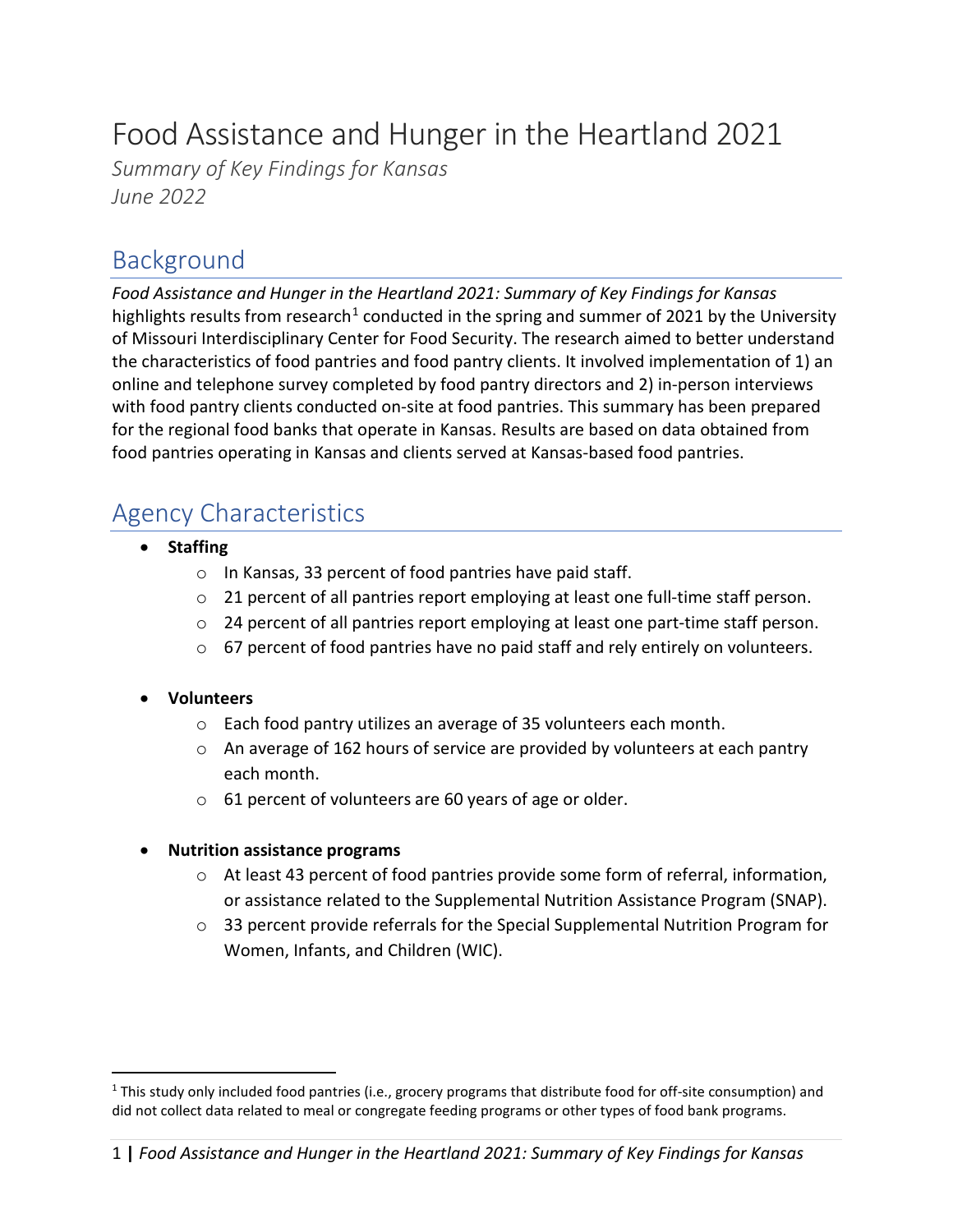## Client Counts & Impact of Covid-19

- **Client counts**
	- $\circ$  Food pantries vary greatly in terms of the number of households they serve. An average food pantry serves 179 unduplicated (unique) households or 281 duplicated households each month.
	- o Unduplicated count: Across Kansas, 201,772 unduplicated (unique) clients are served in an average month and 416,113 are served annually. An estimated 63,783 unduplicated households are served in a typical month and 121,316 are served annually.
	- o Duplicated count: Across Kansas, clients are reached 219,034 times in an average month and 2,628,411 annually. Households are reached 68,453 times in a typical month and 821,441 annually.
- **Changes in client counts** 
	- o 52 percent of pantries report serving more clients in 2021 compared to 2020.
	- o 25 percent report serving fewer clients in 2021 compared to 2020.
- **Impact of Covid-19**
	- $\circ$  70 percent of pantries were serving more people who were impacted by Covid-19 in 2021 compared to 2020 (e.g., from business closures, layoffs).
	- $\circ$  75 percent of pantries changed the way they distributed food (e.g., changing to drive-thru distribution).

## Client & Household Characteristics

- **Household composition**
	- o 35 percent of all households have a least one adult over the age of 65.
	- o 51 percent have at least one child under 18 years of age.
	- o 23 percent have at least one child under six years of age.
	- o 14 percent of households with children are headed by a single adult.

#### • **Client demographics**

- o In Kansas, 62 percent of client respondents identify as Caucasian/White.
- o 13 percent identify as African American/Black.
- o 18 percent identify as Hispanic/Latino/Latina/Latinx.
- o 72 percent of respondents identify as a woman.
- $\circ$  Approximately 9 percent of clients live in temporary housing or are houseless.
- o 82 percent have a high-school degree or higher level of education.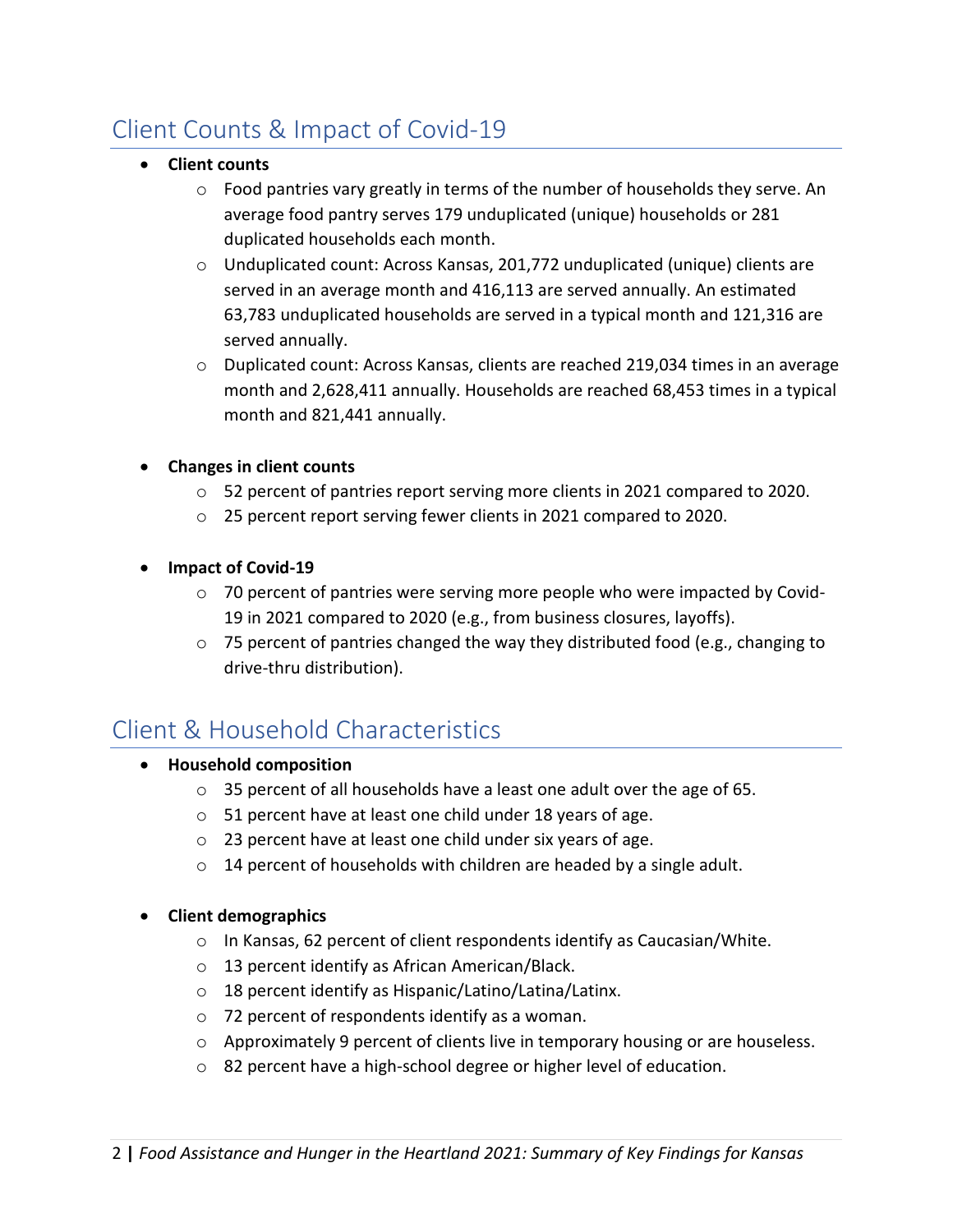- **Veteran status**
	- $\circ$  14 percent of households include someone who previously served in the U.S. Armed Forces, Reserves, or National Guard.

#### • **Employment and income**

- o 60 percent of households have at least one working adult.
- o 34 percent of all households have a member who is working full-time.
- o 47 percent of all households make \$15,000 or less per year.

#### • **Food pantry use**

- $\circ$  52 percent of households used a food pantry more than once a month in the summer of 2021.
- o 38 percent of households used a pantry every month during the past year.
- o 45 percent reported using a food pantry for more than two years.
- o 52 percent of households get at least half of the food they consume in a typical month from a food pantry.

#### • **Food security**

- o 76 percent of households experience food insecurity.
- $\circ$  41 percent experience very low food security (indicated by disrupted eating patterns and reduced food intake).
- o 35 percent experience low food security (indicated by reduced quality, variety, and desirability of diet).
- $\circ$  24 percent experience marginal food security (indicated by anxiety over food sufficiency).

#### • **SNAP eligibility and use**

- o 79 percent of households have incomes making them eligible for SNAP.
- $\circ$  Only 31 percent of client households have used SNAP in the previous year.

#### • **Use of child nutrition assistance programs**

- $\circ$  38 percent of households with children 5 and under used WIC in the previous year.
- $\circ$  62 percent of households with children under 18 participate in free or reducedprice breakfast or lunch.